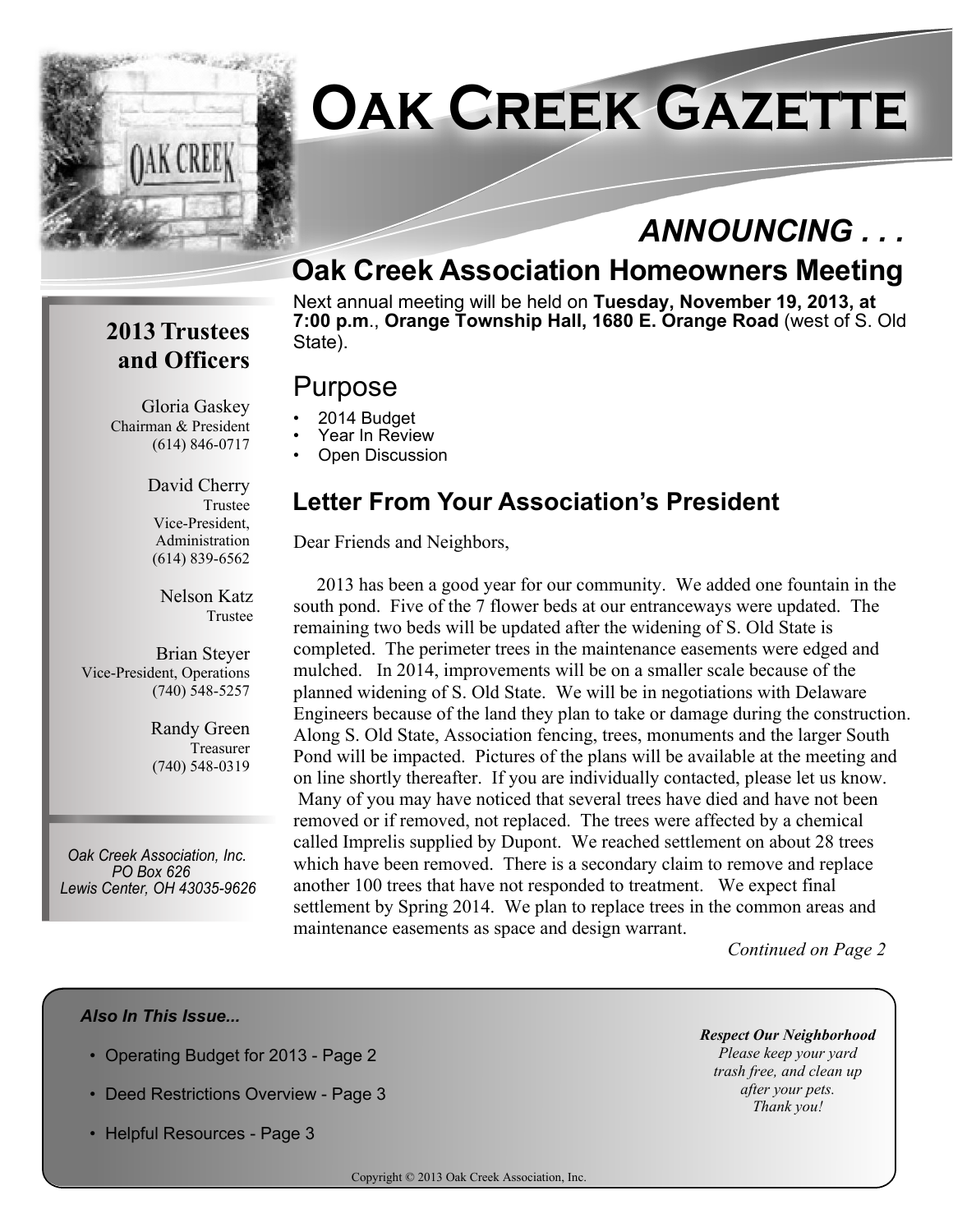### **Treasurer's Report**

Based on expenses, the Annual Assessment for calendar year 2014 will remain at \$150 per lot. Invoices will be mailed by January and are due upon receipt. If payment is not received timely, an interest rate of 1% per month (12% per annum) will be charged.

Payment can be made by check, cash, money order or via the Internet through Paypal, which is accessible via our website @ www.oakcreekassociation.com.

As you know, by virtue of owning property in Oak Creek, you are automatically a member of the Oak Creek Association. Association dues, like real estate taxes, are assessed on and directly tied only to the property and subject to similar collection processes. In other words when you purchase a home, it comes with dues and taxes. Payment of dues is not contingent on any other factor. Please pay your 2014 dues upon receipt of your invoice. Please contact your trustees or treasurer if you have any questions or concerns. Thank you.

| <b>Oak Creek Association</b><br><b>Operating Budget 2014</b>                                                                                                                                         |                                                     |
|------------------------------------------------------------------------------------------------------------------------------------------------------------------------------------------------------|-----------------------------------------------------|
|                                                                                                                                                                                                      | 2014<br><b>Budget</b><br>YTD                        |
| <b>REVENUES:</b><br>Dues & Other                                                                                                                                                                     | \$56,970                                            |
| <b>EXPENSES</b><br>Landscaping<br><b>Retention Areas</b><br>Administrative -<br>(legal, insurance, supplies,<br>postage, etc.)<br><b>Tree Care</b><br><b>Utilities</b><br><b>General Maintenance</b> | 29,728<br>6,918<br>6,254<br>5,660<br>4,410<br>4,000 |
| <b>Total Expenses</b>                                                                                                                                                                                | 56,070                                              |
| NFT                                                                                                                                                                                                  | (40)                                                |

Please access our web site for a complete line by line overview of the budget.

#### *Continued from Page 1…*

 Also this year, we took on City Hall (Columbus). As a community, we came together, made calls, wrote letters and emails, went to meetings, etc., in an attempt to make a difference with respect to the planned Schottenstein apartment development to be located south of The Retreat on S. Old State. Although we were not successful in stopping the development, we gave it all we had, and we should all be proud of our friends and neighbors and those efforts.

 Finally, I'd personally like to take a moment to thank all of you for your support, cooperation, and compliance with all the Association Warranty Deeds and practices keeping our yards manicured and free of weeds, free of recreational and commercial vehicles, boats, trailers, undriveable vehicles, and trash cans. (See Page 3 for more.)

On behalf of all of us (Gloria, Nelson, Dave, Randy and Brian), we wish you and yours a

## *Happy Fall and Happy Thanksgiving!*

*- Gloria Gaskey*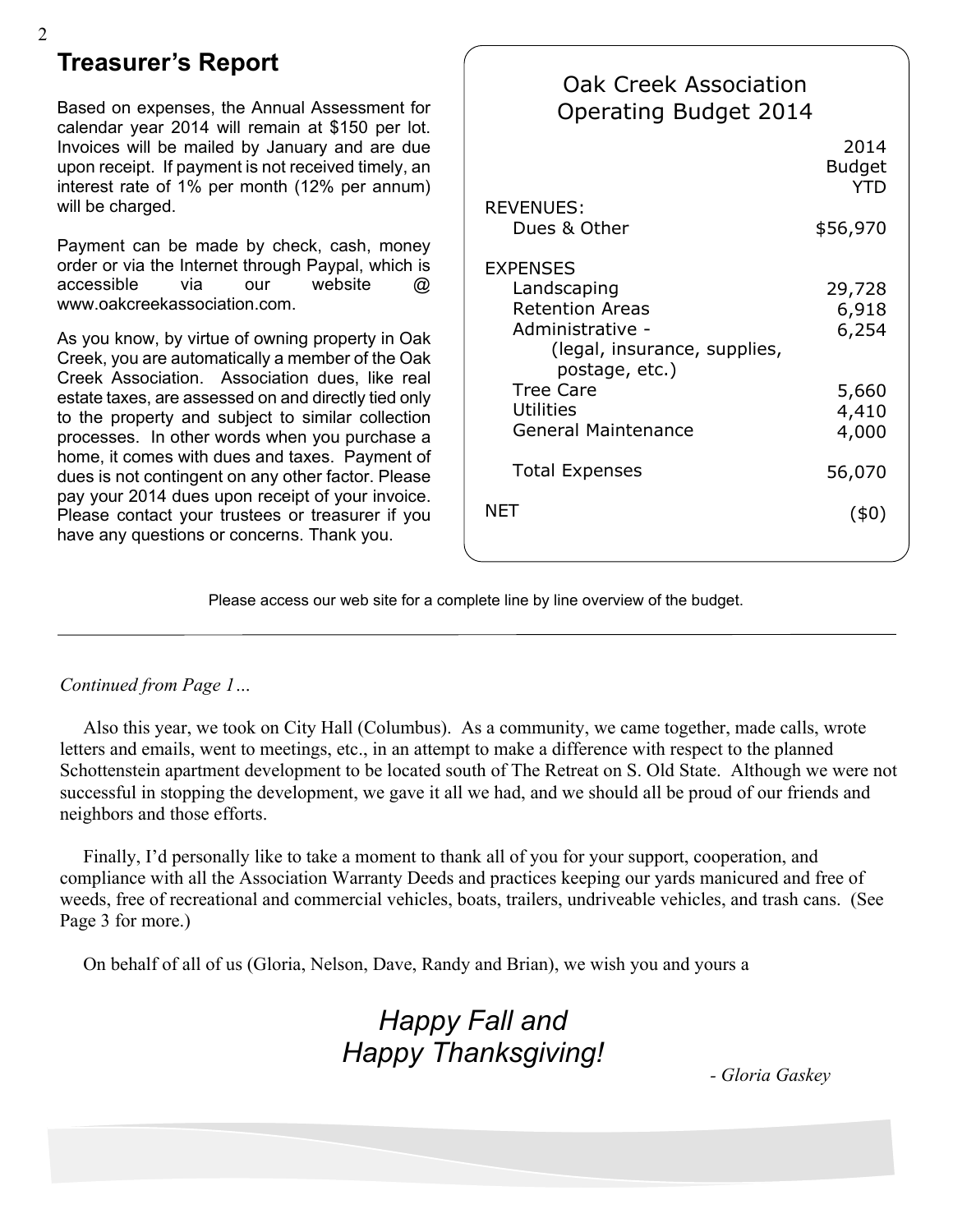## DEED RESTRICTIONS OVERVIEW

If you do not have a copy of your deed restrictions, you can access them from our web site at www.oakcreekassociation.com. It is very important to review the deed restrictions before building, planting, fencing, etc. In addition to the deed restrictions, Orange Township has additional restrictions that should be checked for your own

protection (call 740-548-5430 x 124). If you have any questions, the trustees will gladly address or assist with your concerns. We do require that any complaints regarding deed restrictions violations (1) provide the nature of the violation, (2) provide the property address, and (3) be put in writing and mailed or emailed to us. If you wish to receive a response from us, include your name, address, and phone number so we can contact you in a formal manner. Below are Do's and Don'ts:

#### **QUICK GUIDE TO WHAT WE MUST DO AND WHAT WE CANNOT DO**

- Cut your grass on a regular basis, and clean up clippings afterwards.
- **Treat your lawn for feeds** (crabgrass, dandelions, clover, etc.).
- Maintain planting beds. No beds overgrown with weeds and no planting allowed to grow out of control.
- **NO campers, trailers, boats, RV, or commercial vehicles in the driveway or on the street more than 24 hours in a month.**
- No undrivable vehicle can be in front of premises for more than 7 days.
- No outdoor clothes drying.
- No trash receptable in view of public from street or abutting properties. Trash is not to be put out prior to the evening before - this would be Thursday (except holidays, then Friday), and after 6:00 p.m. For pick up next day. Trash is NOT to be put on the side walks. It is also recommended that if a storm or high winds are pending, do not put trash out until the storm passes, keeping your trash from blowing all over the neighborhood. Promptly remove empty trash receptacles from sight along with any remaining items.
- No street trees. Trees cannot be planted between the sidewalk and the street.
- No sheds or storage structures.
- Fencing must meet your specified deed restriction. It must be maintained.
- No trade, business or commercial activity shall be conducted on any lot, nor shall anything be done which may become an annoyance or nuisance to any of the owners of any lot in the subdivision.
- No painting, repairs, or structures, etc., are allowed which may be viewed as an eyesore to any of the owners of any lot in the subdivision. (This is the reason the builders had restrictions on all buyers as to the colors they were allowed to choose for siding, shutters, doors and roofs.

Please access our website @ www.oakcreekassociation.com to review a complete copy of your deed restrictions.

#### **Resources**

• Ohio's Foreclosure Prevention Effort - Information on resources and assistance available to renters and homeowners facing foreclosure created by the State of Ohio. www.savethedream.ohio.gov

• Senior Citizens Inc. of Delaware County - To provide motivating activities to help active older adults remain a vital part of Delaware County through education, recreation, socialization, exercise, and wellness. www.delawareseniorcenter.org • Wondering what outdoor activities are scheduled for parks in Delaware County this fall and winter? How do you report a pot hole? Where do you file permits or licenses? For this and more, access www.delawareohio.net.

**Our Association Web Site** *-* Keeping in touch with your **Oak Creek Homeowners' Association** and up-to-date on neighborhood happenings just a click away on your computer. Access new features such as local news, current real estate listing and statistics for our neighborhood, previous newsletters and minutes from meetings, legal documents, file a complaint, plus much more! Many of the Internet links found in this newsletter are available on our web site. All this and more is available 24 hours a day, 7 days a week at www.oakcreekassociation.com.